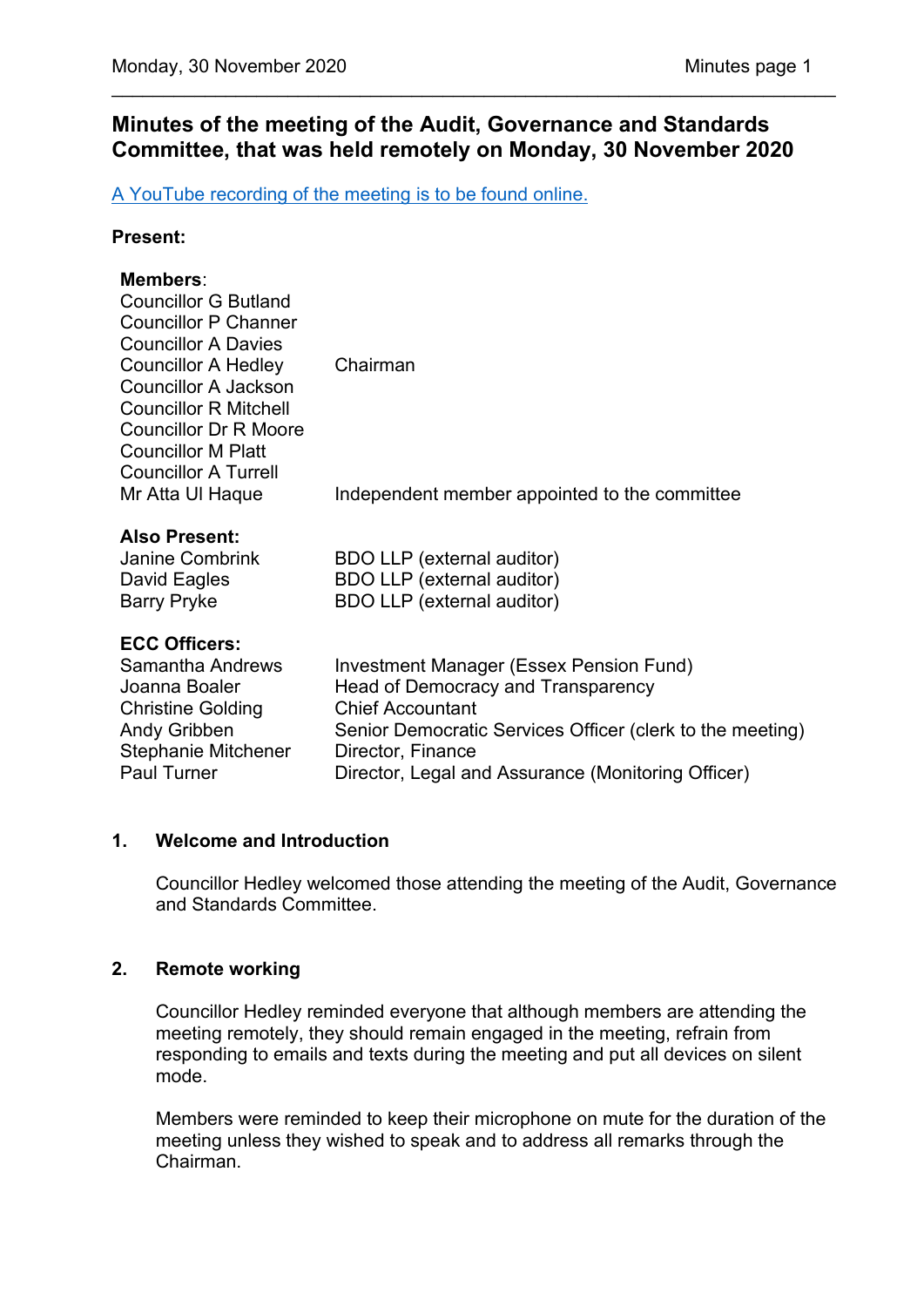Councillor Hedley also informed members that the meeting was to be broadcast live over the internet and would then be publicly available on the County Council's website and on YouTube after the meeting. More details were set out in the agenda. He also asked those persons watching via YouTube that if they chose to utilise the subtitle function the Council could not accept responsibility for their accuracy.

\_\_\_\_\_\_\_\_\_\_\_\_\_\_\_\_\_\_\_\_\_\_\_\_\_\_\_\_\_\_\_\_\_\_\_\_\_\_\_\_\_\_\_\_\_\_\_\_\_\_\_\_\_\_\_\_\_\_\_\_\_\_\_\_\_\_\_\_\_\_

## **3. Membership, Apologies, Substitutions and Declarations of Interest**

The report of Membership, Apologies and Declarations was received, and it was noted that:

- 1. The membership of the Audit, Governance and Standards Committee was as shown in the report,
- 2. Apologies had been received from Councillor Smith
- 3. there were no declarations of interests.

The Chairman, Councillor Hedley reminded members that any interests must be declared during the meeting if the need to do so arose.

## **4. Minutes and Matters Arising**

 The minutes of the meeting held on Monday 16 November 2020 were approved as a correct record and signed by the Chairman.

## **5. 2019/20 Audit Completion Report for Essex County Council**

The committee received report AGS/88/20 and Appendix from Nicole Wood, Executive Director, Finance and Technology and presented by Christine Golding, Chief Accountant. The report summarised the external auditor's 2019/20 Audit Completion Report for the Council which, at the time of writing the report, was nearing completion. The report included the messages arising from the audit of the Council's financial statements and the results of the work undertaken to assess its arrangements to secure value for money in the use of resources.

Members of the committee asked questions of Christine Golding and David Eagles of BDO LLP, the Council's external auditors. The questions asked and the responses may be found online on the [YouTube recording of the meeting.](https://www.youtube.com/watch?v=ImkkR1-dG18)

## **Resolved:**

The report was noted.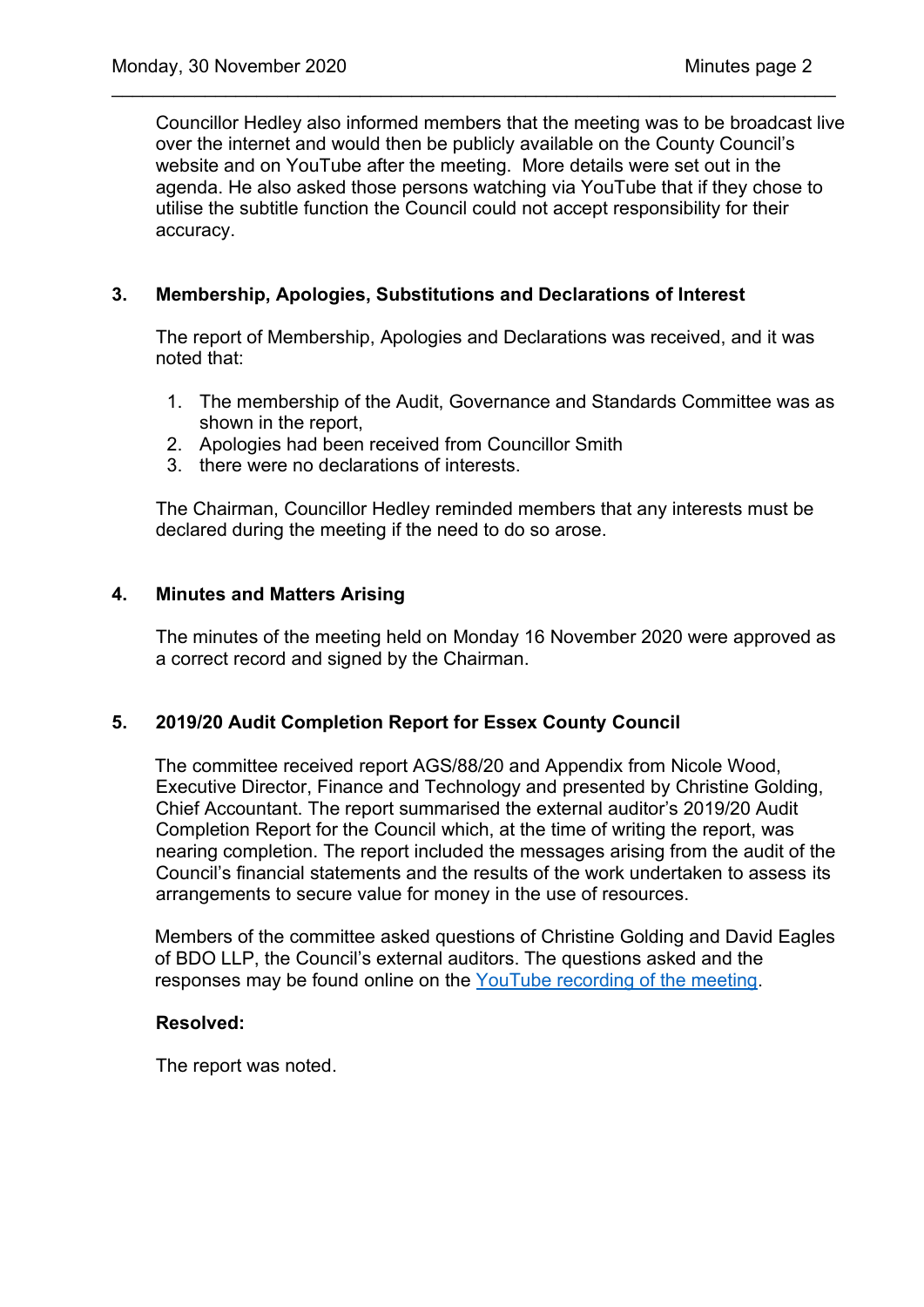### **6. 2019/20 Audit Completion Report for the Essex Pension Fund**

The committee received report AGS/89/20 and appendix from Nicole Wood, Executive Director, Finance and Technology and Samantha Andrews, Investment Manager (Essex Pension Fund) and presented by Christine Golding, Chief Accountant. The report summarised the external auditor's 2019/20 Audit Completion Report for the Essex Pension Fund. It included the messages arising from the external audit of the Essex Pension Fund's financial statements.

\_\_\_\_\_\_\_\_\_\_\_\_\_\_\_\_\_\_\_\_\_\_\_\_\_\_\_\_\_\_\_\_\_\_\_\_\_\_\_\_\_\_\_\_\_\_\_\_\_\_\_\_\_\_\_\_\_\_\_\_\_\_\_\_\_\_\_\_\_\_

Members of the committee asked questions of Christine Golding and David Eagles of BDO LLP, the Council's external auditors. The questions asked and the responses may be found online on the [YouTube recording of the meeting.](https://www.youtube.com/watch?v=ImkkR1-dG18)

#### **Resolved:**

The report was noted.

## **7. 2019/2020 Statement of Accounts**

The committee received report AGS/90/20 and appendix from Nicole Wood, Executive Director, Finance and Technology and presented by Christine Golding, Chief Accountant.

The report explained the role of the Audit, Governance and Standards Committee in relation to approval of the 2019/20 Statement of Accounts; considered the matters raised in the External Auditor's 'Audit Completion Reports' (presented elsewhere on the Agenda) in relation to the audit of the Council's accounts for 2019/20 and those for the Essex Pension Fund; presented an updated draft of the Council's 2019/20 Statement of Accounts, which has been amended to address matters arising during the 'final accounts audit' carried out by BDO LLP and presented an updated draft of the Council's 2019/20 Annual Governance Statement.

Members of the committee asked questions of Christine Golding and David Eagles of BDO LLP, the Council's external auditors. The questions asked and the responses may be found online on the [YouTube recording of the meeting.](https://www.youtube.com/watch?v=ImkkR1-dG18)

#### **Resolved:**

The Committee

- i. Noted the matters raised in the External Auditor's 'Audit Completion Reports' (presented elsewhere on the Agenda);
- ii. Agreed not to adjust the 2019/20 Statement of Accounts for the non-material unadjusted misstatements and unadjusted disclosure omissions and improvements identified within the Audit Completion Reports for the Council and Pension Fund;